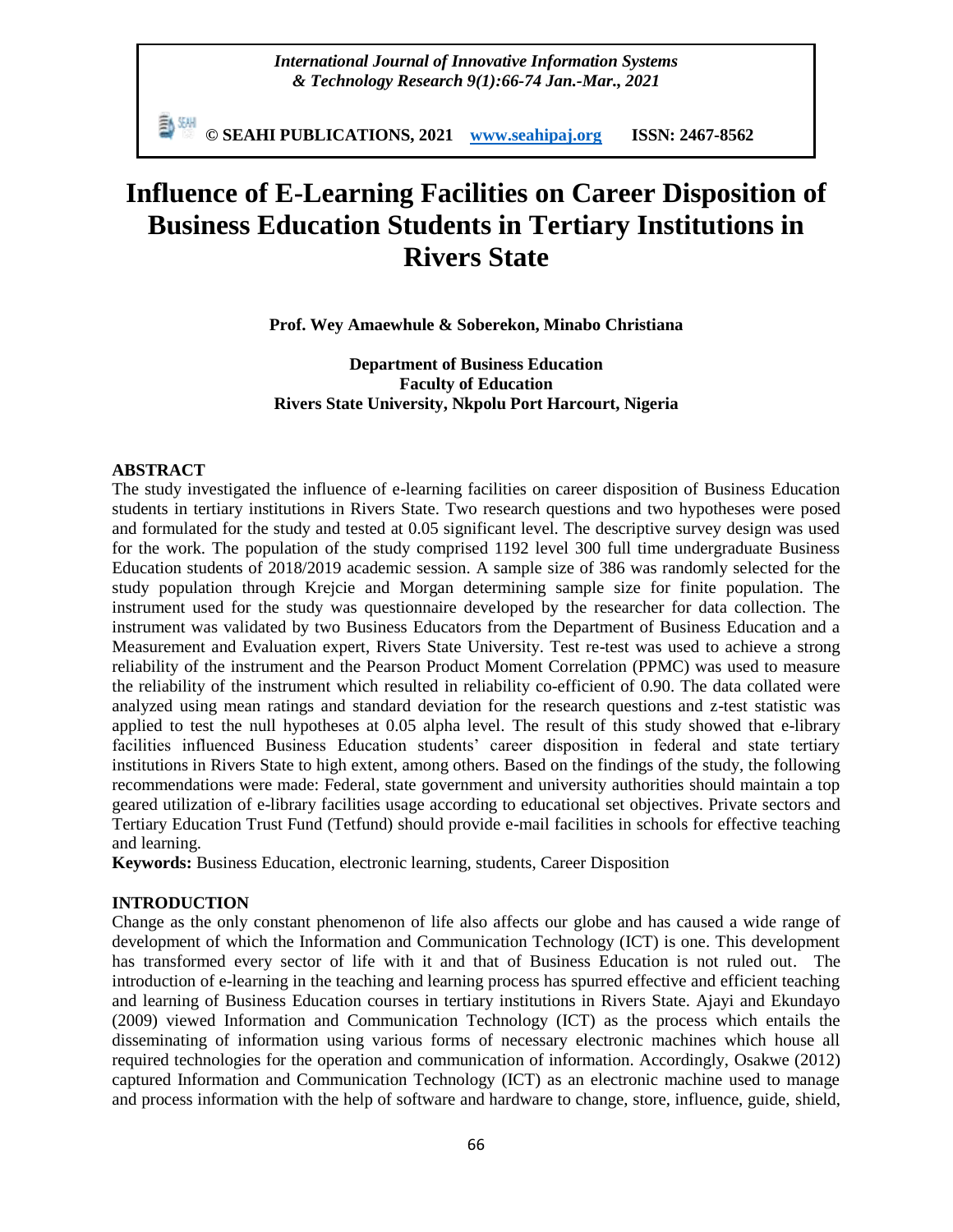convey, direct, control and regain information for the improvement and yielding of useful results for personal and business activities.

E-learning is an abbreviation for electronic learning. It is an aspect of ICT which holds a great esteem to the teaching and learning process in the education industry in our contemporary time and age. The significance and effectiveness of technology enhanced learning cannot be overlooked in this  $21<sup>st</sup>$  century. So, various sectors such as: education, business, law, medicine, engineering, agriculture and others rely on the adapting of e-learning to enable them advance. E-learning is a vital determinant of information propagation of this dispensation and as such, it holds a great affirmation to improve teaching and learning when appropriately adopted and applied in Nigerian educational institutions and the higher institutions in Rivers State offering Business Education courses are not exempted (Olusesan, Adelabu & Emmanuel, 2015). In the words of Adu and Olatundun (2013), e-learning is explained as learning that empowers the flexibility of passing on education to learners to enable them breakthrough the desired knowledge anytime, anywhere, at will and at one"s comfort. Also, it helps to influence how students are taught, their perceptions, passions, zeal and otherwise since the process is learner driven. This would then prepare and improve the learners for lifelong learning and also better the quality of learning in our society including Rivers State Tertiary Institutions offering Business Education courses.

In congruence with Adu and Olatundun (2013), Adesoji (2012) explained that e-learning comprises computer and ICT materials and usage which assist in information gathering and circulating, investigations and world exchange of thoughts that are extremely important for improving thoughtful educational problems and understanding connected issues to world"s development matters. Abidoye (2010) viewed e-learning facilities as the web, internet, multimedia, computer, projectors, television and other devices that provide comfortable entrance to well-made instructional materials in order to get satisfactory and responsible impartation to the learning process including Business Education courses. From the foregoing definitions, e-learning is seen as engaging electronic devices to stimulate the teaching and learning process to command lasting knowledge and retain information among learners when properly and consciously used as perceived by the researcher. The integration of e-learning into the educational sector has greatly influenced the educational sector and has been linked to career disposition of Business Education students in our higher institutions negatively or positively as perceived by the researcher.

The achievements, successes, accomplishments, failures or setbacks of what anyone becomes tomorrow depend on the career choice, training and planning of today. Hence, the planning for tomorrow today is the sole responsibilities of so many people, agents and variables such as, the students, parents, lecturers, school counselors, organizations, peers, general orientation, e-learning facilities, the school curriculum, among others (Kazi, Nimra & Nawaz, 2017). Careers are like building blocks built throughout the lifespan of individuals from the series of choices they make in learning, training and the work they are engaged in (Ezeani, 2013). According to The Balance Careers (2017), career is identified in two perspectives: career is seen as what an individual does to earn a livelihood in life and a person"s progression via a wide range of career paths over such individual"s lifespan which includes one"s education, unpaid work experiences and voluntary opportunities. Business Dictionary (2019) explained career as the advancements and actions taken by individuals all through their life time, particularly those related to their professions which comprise the individuals" jobs held, titles earned and work achieved over a long duration and not just referring to their positions. In support of the above definitions, career is said to be the totality of every experience gotten, training acquired, position held and effort someone puts up to make ends meet for a lifelong period as perceived by the researcher. The career disposition of Business Education students and e-learning facilities available in any school are necessary tools to create efficacious and efficient outcome in teaching and learning as to attain educational goals as perceived by the researcher. This implies that career disposition of Business Education students depends on quality and available e-learning facilities while available e-learning facilities such as; e-library, e-mail, eportfolio, message board and projectors have great influence on Business Education Students to reach set educational objectives.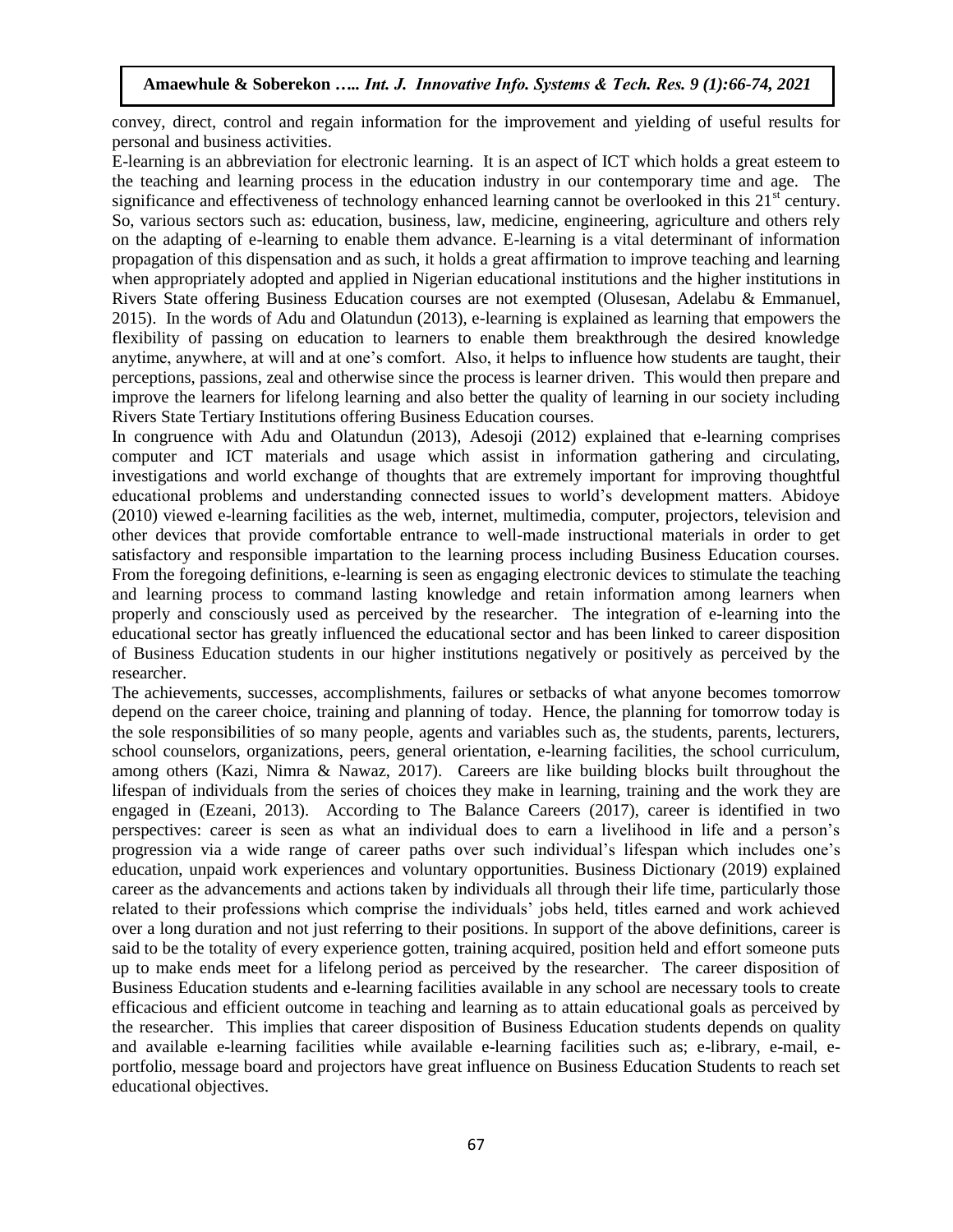Business Education is a wide field of study which comprises a great area of specializations and prepares individuals for different careers and prospects in business for their livelihood. Business Education embraces the necessary knowledge, attitudes and skills requisite by all learners so as to efficaciously oversee their individual businesses, establishments and economic system (Amaewhule, as cited in Innocent, Joseph and Vin-Mbah, 2015). Business Education covers a whole lot of continuous economic activities carried out in a given society which is instructive and suitable for business competencies required for self-employment or being employed with the aim of making the receiver independent including funding of conducive learning environments and tools (Amesi, 2010).

Also, Utoware and Amaiya (2014) viewed Business Education as what provides its graduates with the necessary competencies, skills, knowledge, ideas, potentials and attributes needed to carry out their duties as workers of various industries, companies, offices, civil servants, teachers, lecturers and proprietors or proprietresses of institutions. Okoye (2013) described Business Education as the education program which informs learners in the art of business like marketing, typing, shorthand skills, service delivering, secretarial jobs, stenography, accounting, office information system and management. Okoye (2013) further elaborated that Business Education distinguishes learners into two related areas namely:

- 1. Education "for" business.
- 2. Education "about" business.
- 1. Education "for" Business: Education for business gives students career or occupational trainings such as providing:
	- a) The method of business making.
	- b) The techniques involved in business making.
	- c) The tactics employed to captivate clients in order to make profit.
	- d) The business ideas involved in making profit.
	- e) The right habit, attitude and behaviour a good businessman should possess.
- 2. Education "about" Business: Education about business provides individuals with the following knowledge:
	- a) The right time and approach required to buy goods to maximize profit.
	- b) Where to purchase quality and affordable goods for sale.
	- c) Where to locate long standing business centre.
	- d) When and how to make best turnover.
	- e) The appropriate time to get into increased production of goods.
	- f) The tricks to apply to forecast business in due season.
	- g) Have personal conviction on how to manage and bear risk factors of the business.

In summary, education "about" business emphasizes acquisition of business ideas for the individual to be a well informed consumer who uses such for utilitarian purposes outside pursuit of a career.

Therefore, business education provides proper information of knowledge, skills, competencies and attitudes for its students when practiced under a good and well structured environment to enable such student become gainfully employed either as an employer of labour or employee in the business world or education sector as thought by the researcher. So, the career disposition such as; interest, attitude, skill, perception, passion, mood, quest and others of Business Education students depend largely on necessary e-learning facilities such as e-library, e-mail, e-portfolio, message board, projectors, among others to drive home the educational objectives of Business Education curriculum that will automatically benefit the learners as well as the society.

#### **Statement of the Problem**

Many universities offering Business Education courses across Nigeria do not have well equipped elearning facilities and even where they have, some of the devices such as e-library, e-mail, e-portfolio, message board, projectors and others are not used effectively due to poor managerial attitude, erratic power supply, poor technical infrastructure, limited expertise, financial restrictions, poor internet connectivity and slow or non-inclusion of Information and Communication Technology (ICT) programs in teachers" training curricula at basic level of education (Busayo, 2018). The researcher"s observation also showed that most Business Education students do not have personal e-learning facilities nor possess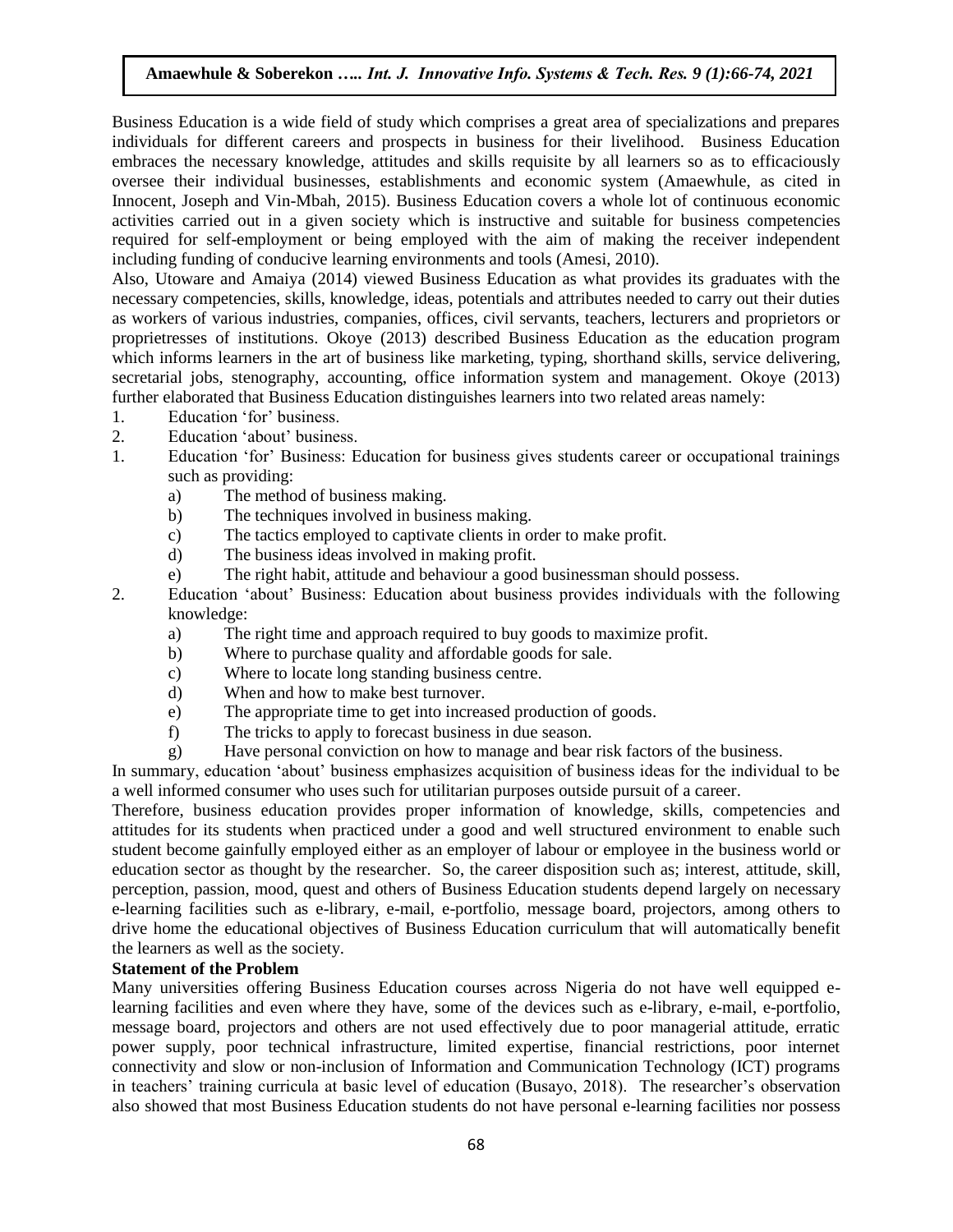adequate knowledge on how to operate such e-learning facilities. So, the use of the aforementioned elearning facilities in the teaching and learning is facing serious challenges to students, as they seek to achieve one of the objectives of Business Education, which is career exploration. Therefore, this study is aimed at examining influence of e-learning facilities in advancing or facilitating the career disposition of Business Education students in higher institutions in Rivers State.

## **Purpose of the Study**

The aim of this study was to investigate, "Influence of E-Learning Facilities on Career Disposition of Business Education Students in Tertiary Institutions in Rivers State." Specifically, the study sought to:

- 1. Determine the extent to which e-library facilities influence career disposition of Business Education Students in Tertiary Institutions in Rivers State.
- 2. Find out the extent to which e-mail facilities influence career disposition of Business Education Students in Tertiary Institutions in Rivers State.

## **Research Questions**

The following research questions were posed for the study:

- 1. To what extent do e-library facilities influence career disposition of Business Education Students in Tertiary Institutions in Rivers State?
- 2. To what extent do e-mail facilities influence career disposition of Business Education Students in Tertiary Institutions in Rivers State?

## **Hypotheses**

The following null hypotheses were formulated and tested at 0.05 level of significance.

- 1. There is no significant difference in the mean ratings of Business Education Students in Federal and State Tertiary Institutions on the extent to which e-library facilities influence Business Education students' career disposition.
- 2. There is no significant difference in the mean ratings of Business Education Students in Federal and State Tertiary Institutions on the extent to which e-mail facilities influence Business Education students' career disposition.

## **METHODOLOGY**

The study was hinged on the descriptive survey design and the study was carried out in Federal and State Tertiary Institutions in Rivers State. They include Federal College of Education Technical, Omoku, Rivers State University, Nkpolu, Port Harcourt and Ignatius Ajuru University of Education. The population of the study comprised 1192 level 300 full time undergraduate Business Education Students of 2018/2019 academic session obtained from both Federal and State Tertiary Institutions in Rivers State. A sample of 386 level 300 full time undergraduate students were drawn from the tertiary institutions, 108 from the Federal tertiary institutions and 278 from the State tertiary institutions in Rivers State. The researcher designed an instrument Titled "Influence of E-learning facilities on career disposition of Business Education Students in Tertiary Institutions Questionnaire (IOEFOCDBES)." The instrument was designed using the four point modified Likert scale ratings of High Extent (HE) = 4 points, Moderate Extent (ME) = 3 points, Low Extent (LE) = 2 points and Very Low Extent (VLE) = 1 point. The Pearson Product Moment Correlation Coefficient was used to correlate the two tests and a reliability coefficient of 0.90 was derived. This tells that the research instrument was reliable for the study. The 386 copies of questionnaire distributed were filled correctly and retrieved. Data collected were analysed using mean and standard deviation statistics to answer the researcher questions while z-test statistics was used to test the hypotheses at 0.05 alpha level of significance. Any value from  $3.00 - 3.50$  was regarded as High Extent, from 2.5- to 3.00 was regarded as Moderate Extent, from 2.49 – 2.00 was regarded as Low Extent and from 1.99 – 0.50 was regarded as very Low Extent. A null hypothesis was accepted if the calculated zvalue is less than the critical z-value of 1.96 and rejected if the calculated z-value is greater than the critical z-value of 1.96.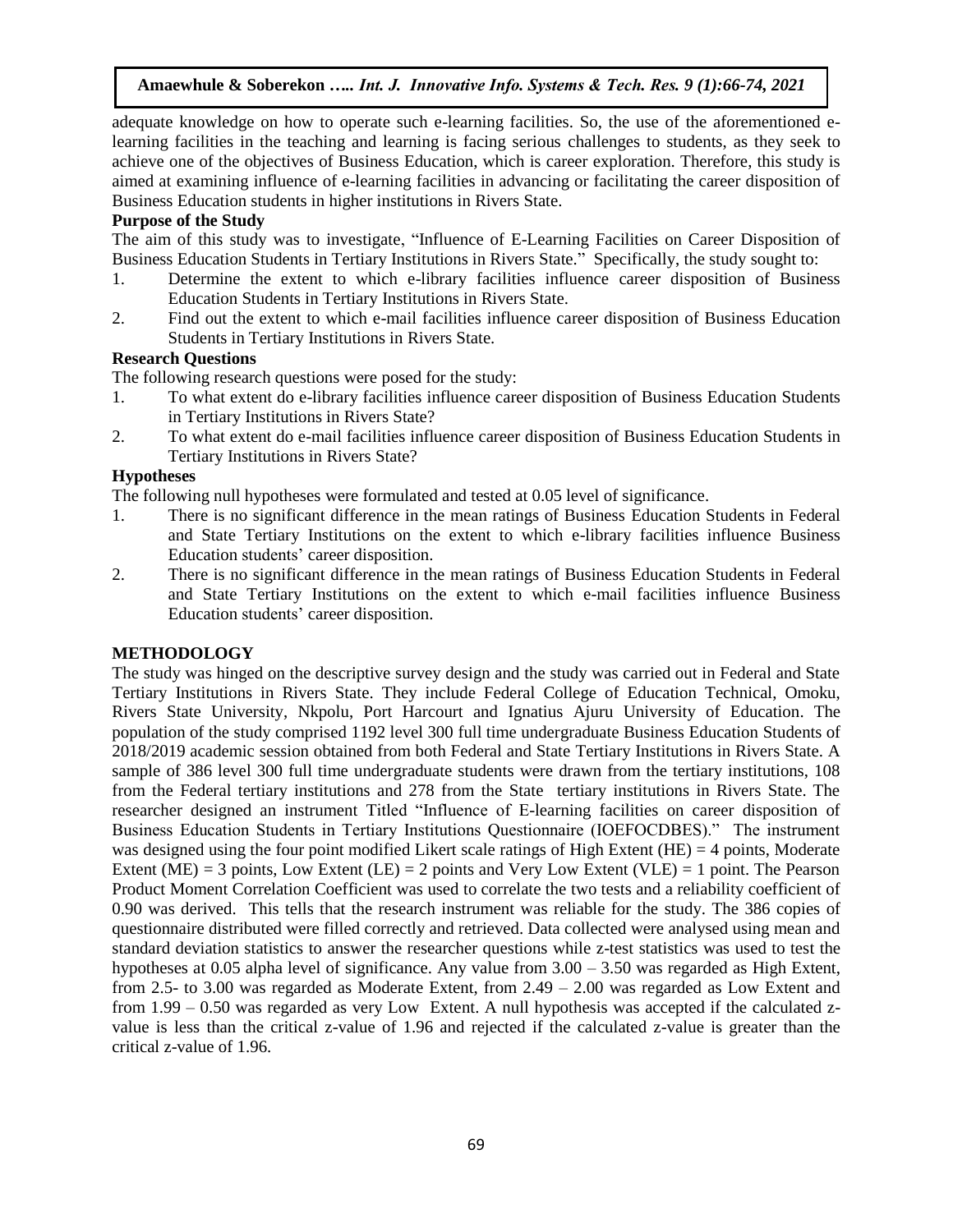## **RESULTS**

## **Research Question 1**

*To what extent do e-library facilities influence career disposition of Business Education students in tertiary institutions in Rivers State?*

**Table 1: Mean Ratings of Federal and State Institutions on the Extent E-library Facilities Influence Career Disposition of Business Education Students in Tertiary Institutions in Rivers State.**

| S/N            | <b>Items</b>                                          | <b>Federal Institutions = 106</b> |           |                | State Institutions $= 273$ |           |                |
|----------------|-------------------------------------------------------|-----------------------------------|-----------|----------------|----------------------------|-----------|----------------|
|                |                                                       | $\boldsymbol{X}$                  | <b>SD</b> | <b>Remarks</b> | $\boldsymbol{X}$           | <b>SD</b> | <b>Remarks</b> |
|                | E-library provides immediate solutions                |                                   |           |                |                            |           |                |
|                | for students' academic work.                          | 3.59                              | 0.66      | <b>HE</b>      | 3.26                       | 0.70      | ME             |
| $\overline{2}$ | E-library provides a wide range of                    |                                   |           |                |                            |           |                |
|                | research materials at a spot for students.            | 3.36                              | 0.94      | <b>ME</b>      | 3.23                       | 0.74      | ME             |
| 3              | E-library helps students to select from               |                                   |           |                |                            |           |                |
|                | electronic resources.                                 | 3.19                              | 1.07      | ME             | 3.16                       | 0.83      | ME             |
| 4              | Epileptic power supply affects students               |                                   |           |                |                            |           |                |
|                | learning in the usage of e-library.                   | 3.10                              | 1.21      | <b>ME</b>      | 3.11                       | 0.98      | <b>ME</b>      |
| 5              | E-library supplements e-learning and                  |                                   |           |                |                            |           |                |
|                | complements traditional<br>of<br>ways                 |                                   |           |                |                            |           |                |
|                | teaching and learning.                                | 2.97                              | 1.24      | <b>ME</b>      | 2.99                       | 1.19      | <b>ME</b>      |
| 6              | E-library generates matching information              |                                   |           |                |                            |           |                |
|                | and services for the 21 <sup>st</sup> century library |                                   |           |                |                            |           |                |
|                | users.                                                | 3.00                              | 1.23      | <b>ME</b>      | 2.97                       | 1.16      | ME             |
| 7              | E-library exposes students to information             |                                   |           |                |                            |           |                |
|                | literacy skills.                                      | 2.89                              | 1.22      | <b>ME</b>      | 2.82                       | 1.18      | <b>ME</b>      |
| 8              | E-learning affects students'<br>attitudes             |                                   |           |                |                            |           |                |
|                | learning pace.                                        | 3.73                              | 1.27      | <b>HE</b>      | 2.70                       | 1.20      | <b>ME</b>      |
|                | Aggregate $X/SD$                                      | 3.10                              | 1.11      |                | 3.03                       | 1.00      |                |

Source: Field Survey, 2020

Data on table 1 discloses the extent to which e-library influences level 300 fulltime undergraduate Business Education students of 2018/2019 academic session of federal and state tertiary institutions with varying means responses in Rivers State. This is shown in the mean scores of respondents as detailed in items 1-8. That is, the respondents (Business Education students) were influenced in e-library facilities which has it that e-library provides immediate solutions for students' academic work as  $X = 3.59$  and 3.26 with SD = 0.66 and 0.70. It provides a wide range of research materials at a spot for students as  $X =$ 3.36 and 3.23 with  $SD = 0.94$  and 0.74. E-mail helps students to select from electronic resources as  $X =$ 3.19 and 3.16 with SD = 1.07 and 0.83. Epileptic power supply affects students learning in the usage of e-library as  $X = 3.10$  and  $3.11$  with  $SD = 1.12$  and 0.98. E-library supplements e-learning and complements traditional ways of learning as  $X = 2.97$  and 2.99 with SD = 1.24 and 1.19. E-library generates matching information and services for the  $21<sup>st</sup>$  century library users as  $X = 3.00$  and 2.97 with  $SD = 1.23$  and 1.16. E-library exposes students to information literacy skills as  $X = 2.89$  and 2.82 with  $SD = 1.22$  and 1.18. E-library affects students attitude learning pace as  $X = 2.73$  and 2.70 with  $SD = 1.27$ and 1.20. The aggregate means and standard deviations of  $X = 3.10$  and 3.03 with SD = 1.11 and 1.00 disclose that Business Education students responses on e-library in tertiary institutions in Rivers State vary respectively and have high extent mean responses.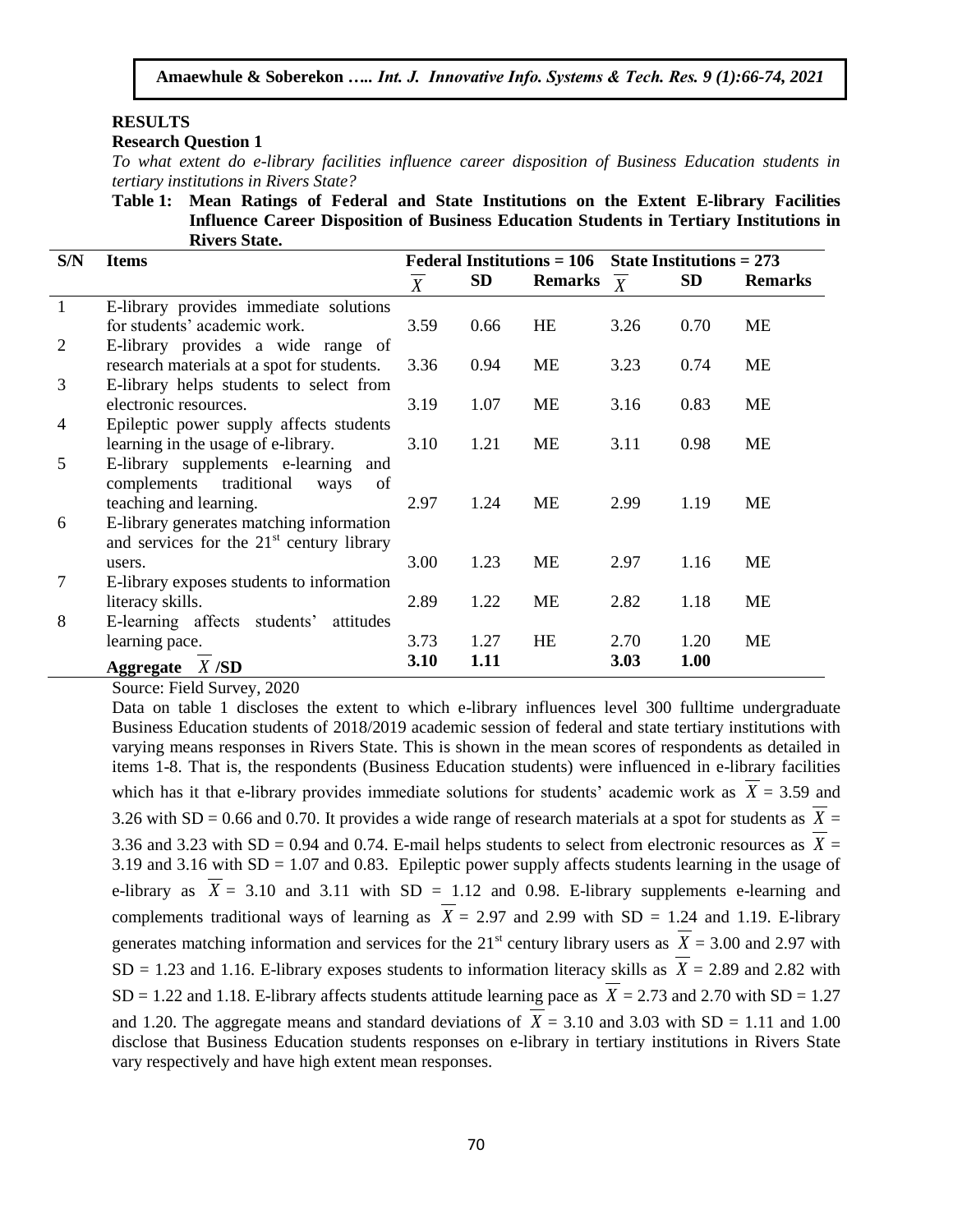#### **Research Question 2**

*To what extent do e-mail facilities influence career disposition of Business Education students in tertiary institutions in Rivers State?* 

**Table 2: Mean Ratings of Federal and State Institutions on the Extent E-mail Facilities Influence Career Disposition of Business Education Students in Tertiary Institutions in Rivers State.**

| S/N | <b>Items</b>                                                                                      | <b>Federal Institutions = 106</b> |           |                | State Institutions = $273$ |           |                |
|-----|---------------------------------------------------------------------------------------------------|-----------------------------------|-----------|----------------|----------------------------|-----------|----------------|
|     |                                                                                                   | $\overline{X}$                    | <b>SD</b> | <b>Remarks</b> | $\overline{X}$             | <b>SD</b> | <b>Remarks</b> |
| 9   | E-mail enables students to spend less time on<br>academic work.                                   | 2.44                              | 1.29      | LE             | 2.39                       | 1.22      | LE             |
| 10  | E-mail provides effectiveness, efficiency and 2.39<br>engagement among learners and facilitators. |                                   | 1.28      | LE             | 2.37                       | 1.22      | LE             |
| 11  | E-mail can be difficult to communicate<br>emotions like praise and sadness among<br>students.     | 2.40                              | 1.25      | LE             | 2.37                       | 1.22      | LE             |
| 12  | It consumes much time in teaching and 2.41<br>learning.                                           |                                   | 1.26      | LE             | 2.39                       | 1.22      | LE             |
| 13  | E-mail can foster misunderstanding in a 2.40<br>learning situation.                               |                                   | 1.26      | LE             | 2.40                       | 1.22      | LE.            |
| 14  | It is accessible from anywhere in the world 2.44<br>for learners and educators.                   |                                   | 1.30.     | LE             | 2.43                       | 1.23      | LE.            |
| 15  | It promotes intimate relationship between 2.47<br>instructors and learners.                       |                                   | 1.30      | LE             | 2.41                       | 1.23      | LE             |
| 16  | It creates learning opportunities for shy 2.44<br>students as to become self reliant.             |                                   | 1.30      | LE             | 2.38                       | 1.22      | LE.            |
|     | Aggregate $X$ /SD                                                                                 | 2.42                              | 1.28      |                | 2.39                       | 1.22      |                |

Source: Field Survey, 2020

Data on table 2 shows that e-mail facilities used by Business Education students in tertiary institutions in Rivers State show low extent mean responses in items 9-16. That is, the respondents (Business Education students) were influenced in e-mail facilities which has it that, e-mail enables students to spend less time on academic work as  $X = 2.44$  and 2.39 with SD = 1.29 and 1.22. E-mail provides effectiveness, efficiency and engagement among learners and facilitators as  $X = 2.39$  and  $2.37$  with SD = 1.28 and 1.22. E-mail can be difficult to communicate emotions like praise and sadness among students as  $X = 2.40$  and 2.37 with  $SD = 1.25$  and 1.22. It consumes much time in teaching and learning as  $X = 2.41$  and 2.39 with  $SD = 1.26$  and 1.22. E-mail can foster misunderstanding in a learning situation as  $X = 2.40$  and 2.40 with  $SD = 1.26$  and 1.22. It is accessible from anywhere in the world for learners and instructors as  $X =$ 2.44 and 2.43 with SD = 1.30 and 1.23. It promotes intimate relationship between instructors and learners as  $X = 2.47$  and 2.41 with SD = 1.30 and 1.23. It creates learning opportunities for shy students as to become self-reliant as  $X = 2.44$  and 2.38 with SD = 1.30 and 1.22. The aggregate means and standard deviations of  $X = 2.42$  and 2.39 with SD = 1.28 and 1.22 indicate that Business Education students in tertiary institutions in Rivers State in this study responded to low extent in e-mail as a teaching and learning tool in the educational system.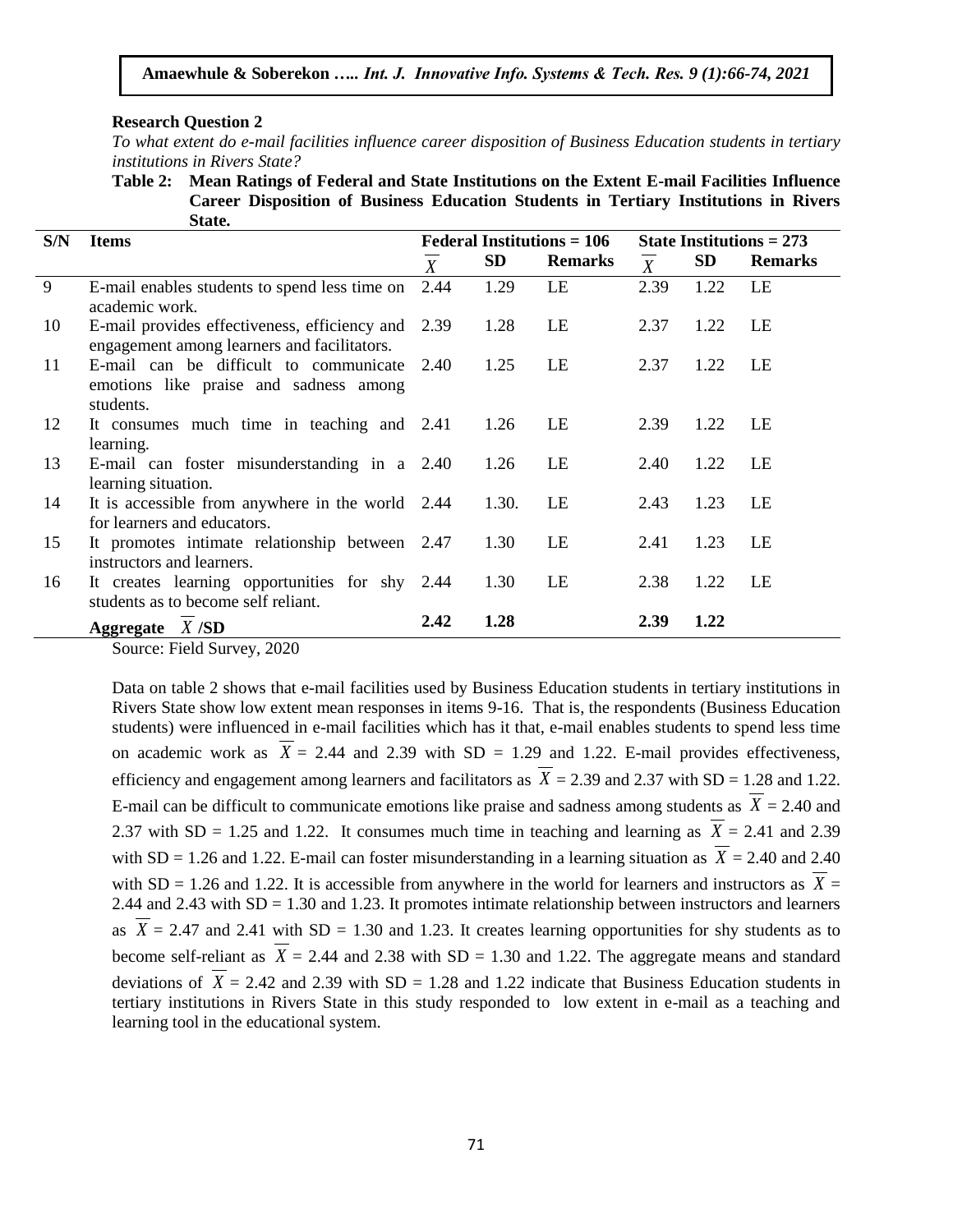*Research Question 3*: *To what extent do e-portfolio facilities influence career disposition of Business Education students in tertiary institutions in Rivers State?* 

#### **Hypothesis 1**

There is no significant difference in the mean ratings of Business Education students in federal tertiary institution and state tertiary institutions on the extent to which e-library facilities influence Business Education students' career disposition.

**Table 3: Summary of z-test Analysis of Difference Between the Mean Ratings of Business Education Students in Federal and State Tertiary Institutions on the Extent to which Career Disposition is Influenced by E-Library Facilities**

| <b>Respondents</b>  |     |      | ${\bf SD}$ | Df  | α    | z-cal | z-crit     | <b>Remark</b> |
|---------------------|-----|------|------------|-----|------|-------|------------|---------------|
| Federal institution | 106 | 3.10 | .11        |     |      |       |            |               |
|                     |     |      |            | 377 | 0.05 | 0.57  | $\pm 1.96$ | Accepted      |
| State institutions  | 273 | 3.03 | .00        |     |      |       |            |               |

Data on Table 3 revealed a z-calculated value of 0.57 at degree of freedom (df) of 337 and 0.05 level of significance. Since the z-calculated value of 0.57 is less than the z-critical value of  $\pm 1.96$ , it implies in the hypothesis that, there is no significant difference in the mean ratings of Business Education students in federal and state tertiary institutions on the extent to which career disposition is influenced by e-library facilities was accepted.

## **Hypothesis 2**

There is no significant difference in the mean ratings of Business Education students in federal tertiary institution and state tertiary institutions on the extent to which e-mail facilities influence Business Education students" career disposition.

**Table 4: Summary of z-test Analysis of Difference Between the Mean Ratings of Business Education Students in Federal and State Tertiary Institutions on the Extent to which Career Disposition is Influenced by E-mail Facilities**

| <b>Respondents</b>  |     |      | <b>SD</b> | Df  | α    | z-cal | z-crit     | <b>Remark</b> |
|---------------------|-----|------|-----------|-----|------|-------|------------|---------------|
| Federal institution | 106 | 2.42 | 1.28      | 377 | 0.05 | 0.21  | $\pm 1.96$ | Accepted      |
| State institutions  | 273 | 2.39 | 1.22      |     |      |       |            |               |

Table 4 showed a z-calculated numerical value of 0.21 at the degree of freedom (df) of 377 and 0.05 level of significance. Since the z-calculated numerical value of 0.21 is less than the table value of  $\pm 1.96$ , it implies in the hypothesis that, there is no significant difference in the mean ratings of Business Education students in federal and state tertiary institutions on the extent to which career disposition is influenced by e-mail facilities was upheld.

#### **DISCUSSION OF FINDINGS**

The result shown in the work discloses that electronic library facilities influenced Business Education students' career disposition in federal and state tertiary institutions to a high extent. This collaborates with the study of Nweke, Yakub and Omale cited in Ali, Munirat, Nweke and Amina (2015) findings which discloses that e-library forms the basis for all research work and creates balanced and proper academic choices for all its users in tertiary institutions. Hirsh cited in Anyim (2018) concur that e-library offers dual packages such as providing information service and electronic resources that have the ability to meet the learning, teaching and research needs of a given institution"s faculty and that of its students.

It was also seen in this work that there is zero significant difference on e-mail facilities between Business Education students" career disposition in federal and state tertiary institutions in Rivers State to a low extent. In the view of Anton (2017) e-mail lacks a personal touch that all learning materials should not be electronic but some should be verbally related by sighting and touching to leave better understanding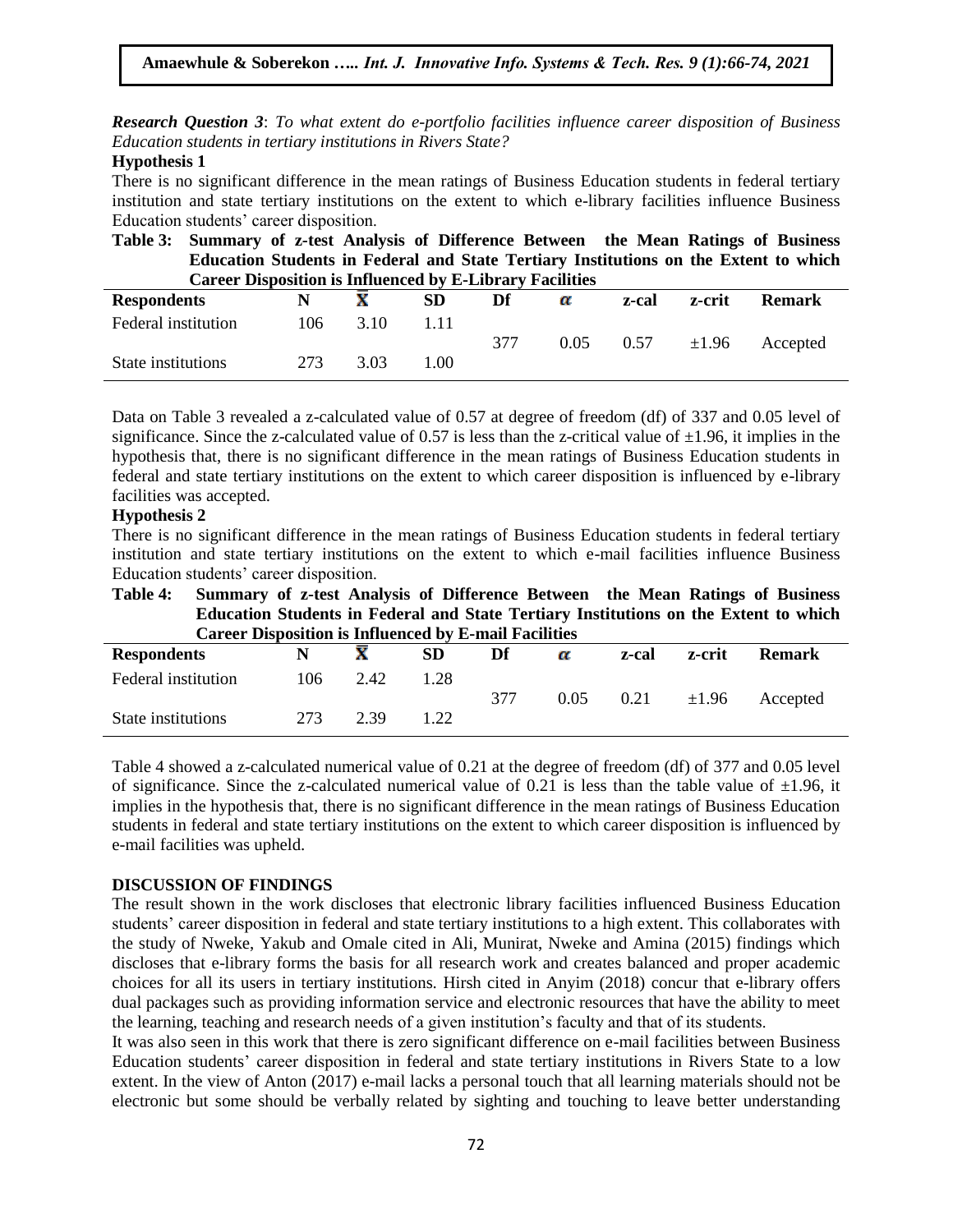perception with the learners. Alison (2019) notes that e-mail can be difficult to communicate emotions like praise, urgency, sadness, anger or concern as a result of lack of face-to-face contact with the individual or groups including Business Education students.

## **CONCLUSION**

The evidence derived from this study showed that e-library facilities influenced Business Education students' career disposition in federal and state tertiary institutions in Rivers State to high extent. E-mail facilities influenced Business Education students" career disposition in both federal and state tertiary institutions to a low extent. Also e-portfolio facilities influenced Business Education students" career disposition in federal and state tertiary institutions to a low level. Again, message board facilities influenced Business Education students" career disposition in federal and state tertiary institutions to a low level. Moreso, projectors as facilities influenced Business Education students" career disposition in both state and tertiary institutions to a high extent.

## **RECOMMENDATIONS**

Based on the findings of the work the following recommendations were made:

- 1. Federal, state government and university authorities should maintain a high utilization of e-library facilities according to educational set objectives.
- 2. Private sectors and Tertiary Education Trust Fund (Tetfund) should provide e-mail facilities in schools for effective teaching and learning.

## **REFERENCES**

- Abidoye, J.A. (2010). The role of electronic learning in improving distance education in Nigeria. *Journal of Teacher Perspective, 4*(2), 23-29.
- Adesoji, F.F. (2012). Undergraduate students perception of the effectiveness of ICT use in improving teaching and learning in Ekiti State University, Ado-Ekiti, Nigeria. *International Journal of Library and Information Science,* 4(7), 121-125.
- Adu, E.O., & Olatundun, S.A. (2013). The use and management of ICT in schools: Strategies for school leaders. *European Journal of Computer Science and Information Technology*, *1*(2), 10-16. Retrieved fro[m www.eajournals.org](http://www.eajournals.org/)  $>$  upholds  $>$ Th...
- Ajayi, I.A., & Ekundayo, H.T. (2009). The application of information and communication Technology in Nigerian secondary schools. *International NGO Journal, 4*(5), 281-286*.*
- Ali, A.A., Munirat, Y., Nweke, P.O., & Amina, M. (2014). Training librarians for electronic library services in state university libraries in Nigeria. *Scholarly Journal of Education, 3*(5), 46-51.
- Ali, P. (2014). Online discussions advantages and disadvantages. Retrieved from teaching and learning.westminister.ac.uk/2014/10/online- discussions-advantages-disadvantages/on  $30<sup>th</sup>$ August, 2019.
- Alison, D. (2019). Achievement congratulations email message. Retrieved from <https://www/thebalancecareers.com/achievement-congratulations-email-2060068>on 1st August, 2019.
- Amaewhule, W.A. (2014). A Guide to Entrepreneurship Development through Reflections on the World of Work. Owerri: Odesaa Educational Books (Nigeria) Publishers.
- Amesi, J. (2010). Business Education and poverty alleviation. *Orient Journal of Education, 5*(1) 57-62*.* Unizik, Awka.
- Anton, V. (2017). The advantages and disadvantages of e-mail. Retrieved from https://www.alert.software.com/blog/the-advantages-and-disadvantages-of-email...on 2<sup>nd</sup> August, 2019.
- Anyim, W.O. (2018). E-library resources and services: Improvement and innovation of access and retrieval for effective research activities in university e-libraries in Kogi State Nigeria. *Library Philosophy and Practice (e-journal)*, *1*(6), 1-4. Retrieved from https://digitalcommons.unl.edu>cgi.